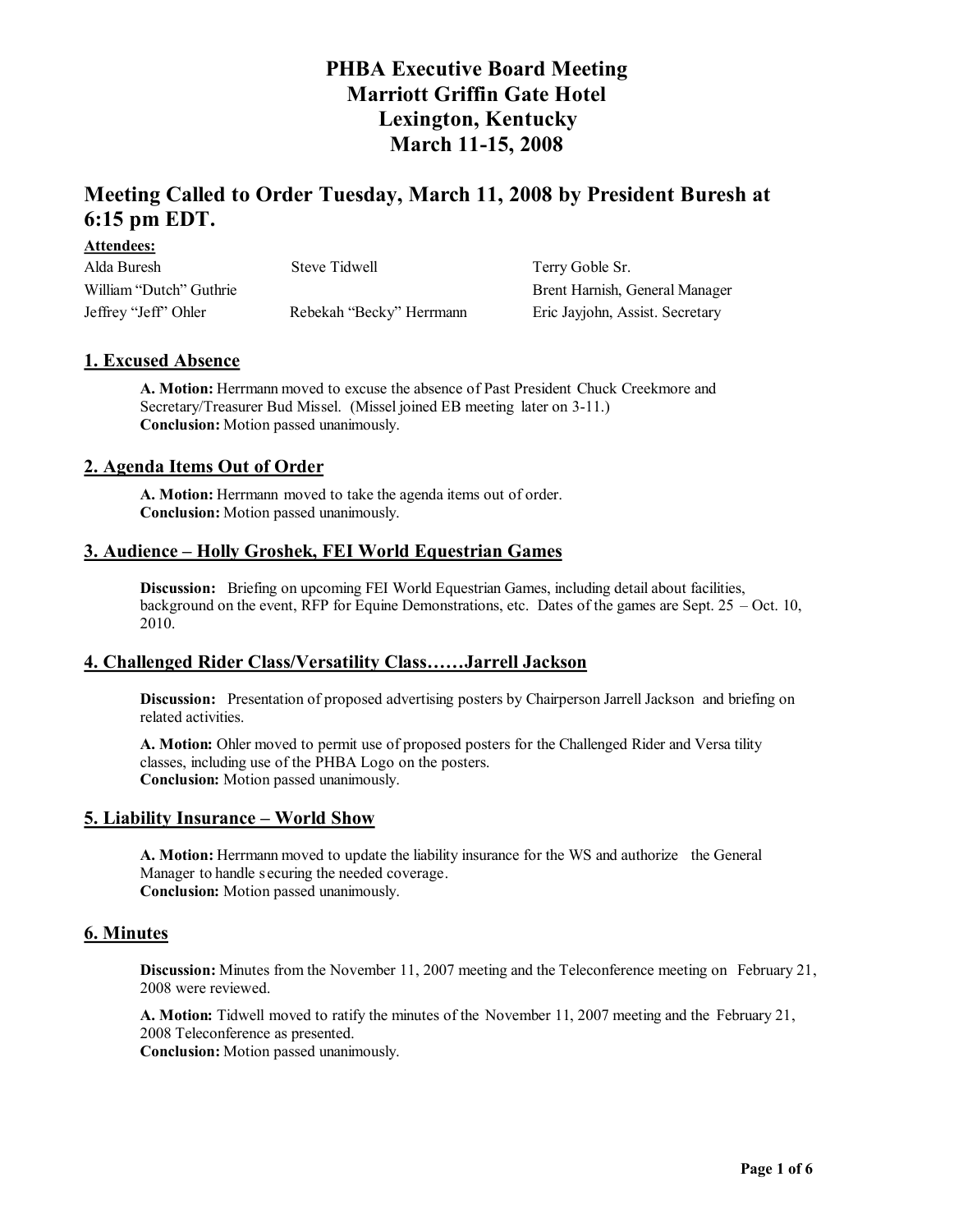## **7. Email Ballots**

**Discussion:** The email ballots acted on by the EB since the November, 2007 meeting were reviewed for ratification :

**A. Motion:** Guthrie moved to approve the email ballots that had unanimous votes as presented. **Conclusion:** Motion passed unanimously.

**B. Motion:** Guthrie moved to approve the two email ballots that had a split vote. **Conclusion:** Motion passed unanimously.

#### **8. Committee Chair/Vice Chair Absences**

**Discussion:** Dr. Bonnie Beaver, DVM (PP) appointed to serve as committee Chair of the Animal Welfare Committee (Neither Chair nor Vice -Chair in attendance) . Melanie Furnish will serve as APA Committee Chair (Chair n ot attending).

#### **9. EB Committee Liaison Conflicts**

**Discussion:** Ohler covering National Convention Planning, Awards covered by Tidwell, and Benefit Auction covered by Herrmann.

### **10. Computer/Web Report………Jeff Ohler**

**Discussion:** Report given by Jeff Ohler/Brent Harnish. New Laptop purchased for Harnish. New programmer for AS400 software located and secured by Harnish. Rates are cheaper – 75.00/hr. (old rate 135.00/hr.). New programmer is preparing a cost proposal and timeline (prioritized) for corrections/updates to various elements of the software – likely over an 18-36 month timeframe. Details will be provided at the April EB meeting.

Harnish to prepare a schedule to replace all office PCs and software to have Windows XP operating system, with appropriate memory, etc.

### **11. Think Tank Report……………..Sandy Walker**

**Discussion:** Walker presented the resource booklet created from the efforts of the Think Tank meeting. Walker requests to have another Think Tank meeting again in 2008.

**A. Motion:** Goble moved to permit distribution of Think Tank booklet prepared by Walker, with adjustment of booklet title for future distribution of same. **Conclusion:** Motion passed unanimously.

**B. Motion:** Goble moved to have a Think Tank meeting in 2008 (date and location to be determined) **Conclusion:** Motion passed unanimously.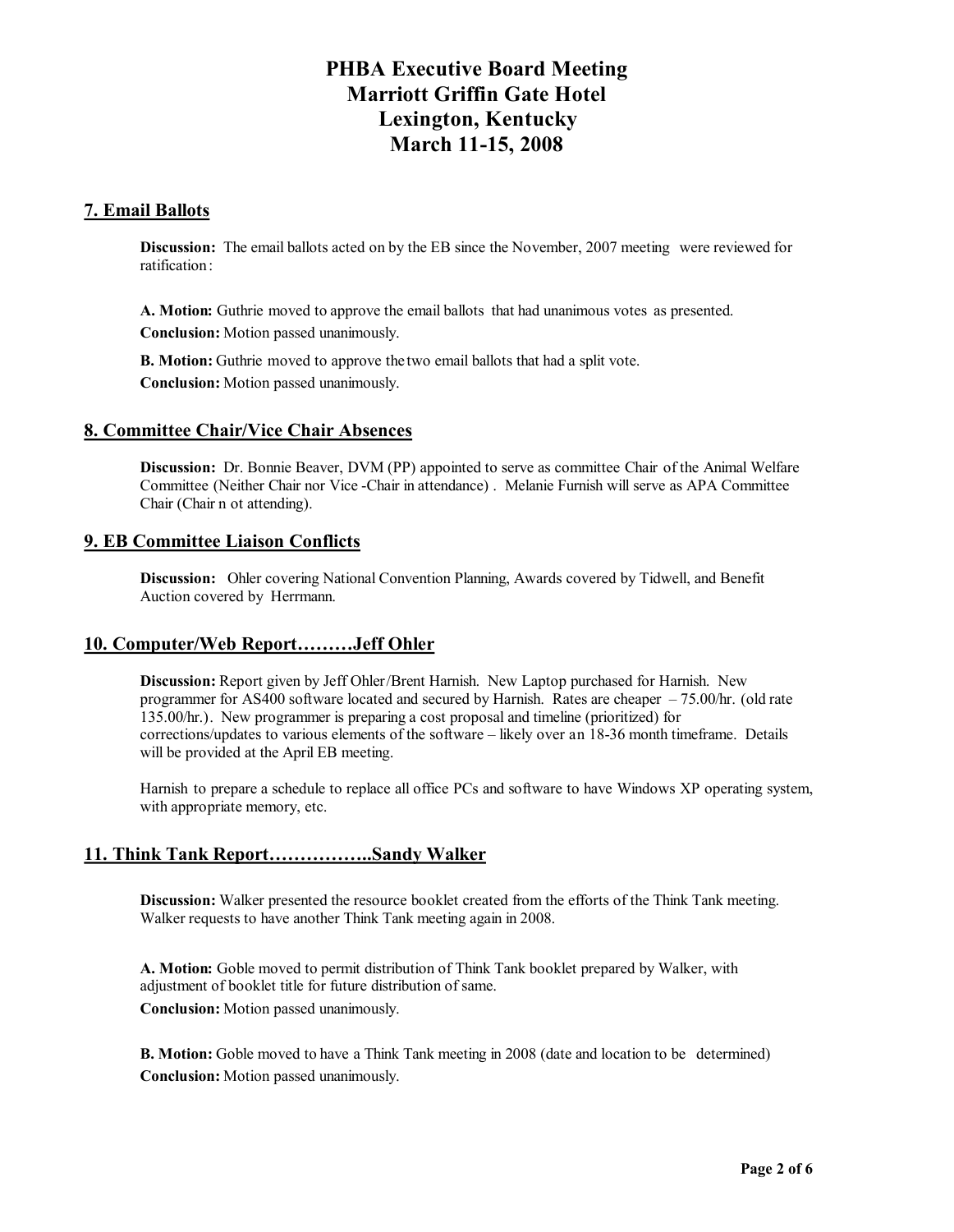## **12. Amateur President's Report ……..Barbara Osborne**

**Discussion:** Report given by Amateur President Barbara Osborne. Positive financial balance. Membership numbers are up slightly .

**A. Motion:** Herrmann moved to accept the report. **Conclusion:** Motion passed unanimously.

### **13. Membership Drive Report……….Carol Goble**

**Discussion:** Report given by Carol Goble. Current count is 687 new members as a result of the membership drive efforts. PHBA office to coordinate shipping of items to new members , per membership drive rules. Presentation of awards will be given during banquet Saturday night. Several new members wanted to affiliate with an inactive Calif. APA. APA Committee needs to address this issue and fol low up (office involvement as well).

**A. Motion:** Ohler moved to accept the report. **Conclusion:** Motion passed unanimously.

#### **14. World Show Software Demo Report………Jeff Ohler**

**Discussion:** Report given by Jeff Ohler. Software can be shown, however the 2007 WS file is too large to email for the purpose of showing how it will look and function.

**A. Motion:** Herrmann moved to accept the report. **Conclusion:** Motion passed unanimously.

### **15. Parliamentarian Input**

**Discussion:** Convention Rules, Clarify what constitutes majority or 2/3 vote, Rule 33/Point Scale Multiple Nominations – method of vote (roll call or ballot) Buresh and Guthrie to meet with Steve Small Friday for briefing. Rest of EB welcome to attend.

### **16. General Manager's Report………………Brent Harnish**

**Discussion:** Report given by General Manager Harnish. Briefing on meet and greet talk points. Ideas for advertising and promoting PHBA outside the horse industry.

**A. Motion:** Tidwell moved to accept the report. **Conclusion:** Motion passed unanimously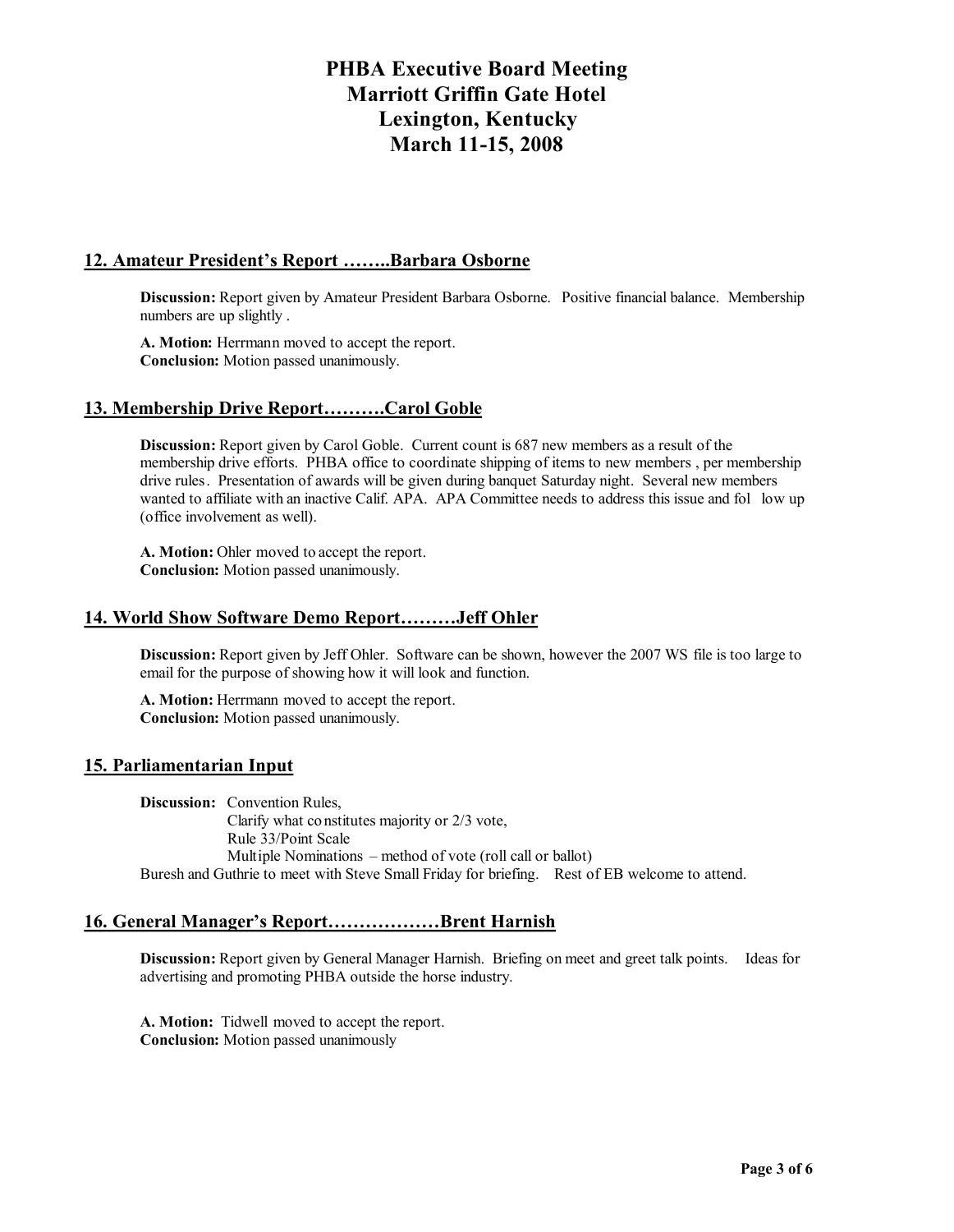## **17. Meeting Recessed**

**A. Motion:** Guthrie moved to recess the meeting until March 12, 2008. **Conclusion:** Motion passed unanimously .

## **18. Meeting Reconvened March 12 at 8:15 am EDT.**

#### **19. 2008 Budget**

**Discussion:** Report given by Secretary/Treasurer Missel. Updated data incorporated into budget figures previously used.

#### **20. Financial Statements/Treasurer's Report**

**Discussion:** Report given by Secretary/Treasurer Missel. **A. Motion:** Ohler moved to accept the Treasurer's report. **Conclusion:** Motion passed unanimously .

### **21. Meeting Recessed**

**A. Motion:** Missel moved to recess the meeting until March 13, 2008. **Conclusion:** Motion passed unanimously .

### **22. Meeting Reconvened March 13, 2008 at 7:15am EDT**

## **23. General Manager's Report Continued………………Brent Harnish**

**Discussion:** Report given by General Manager Harnish. Several APA show approval requests addressed. **A. Motion:** Ohler moved to approve South Dakota APA show request for a show in Dennison, Iowa on May 4, 2008.

**Conclusion:** Motion passed unanimously.

### **24. Magazine Presentation………Tina May**

**Discussion:** Tina May presented ideas and options for future improvement of the magazine.

#### **25. Executive Session**

**A. Motion:** Goble moved to move into Executive Session. **Conclusion:** Motion passed unanimously.

### **26. Recess**

**A. Motion:** Missel moved to recess until 5:00 pm. **Conclusion:** Motion passed unanimously.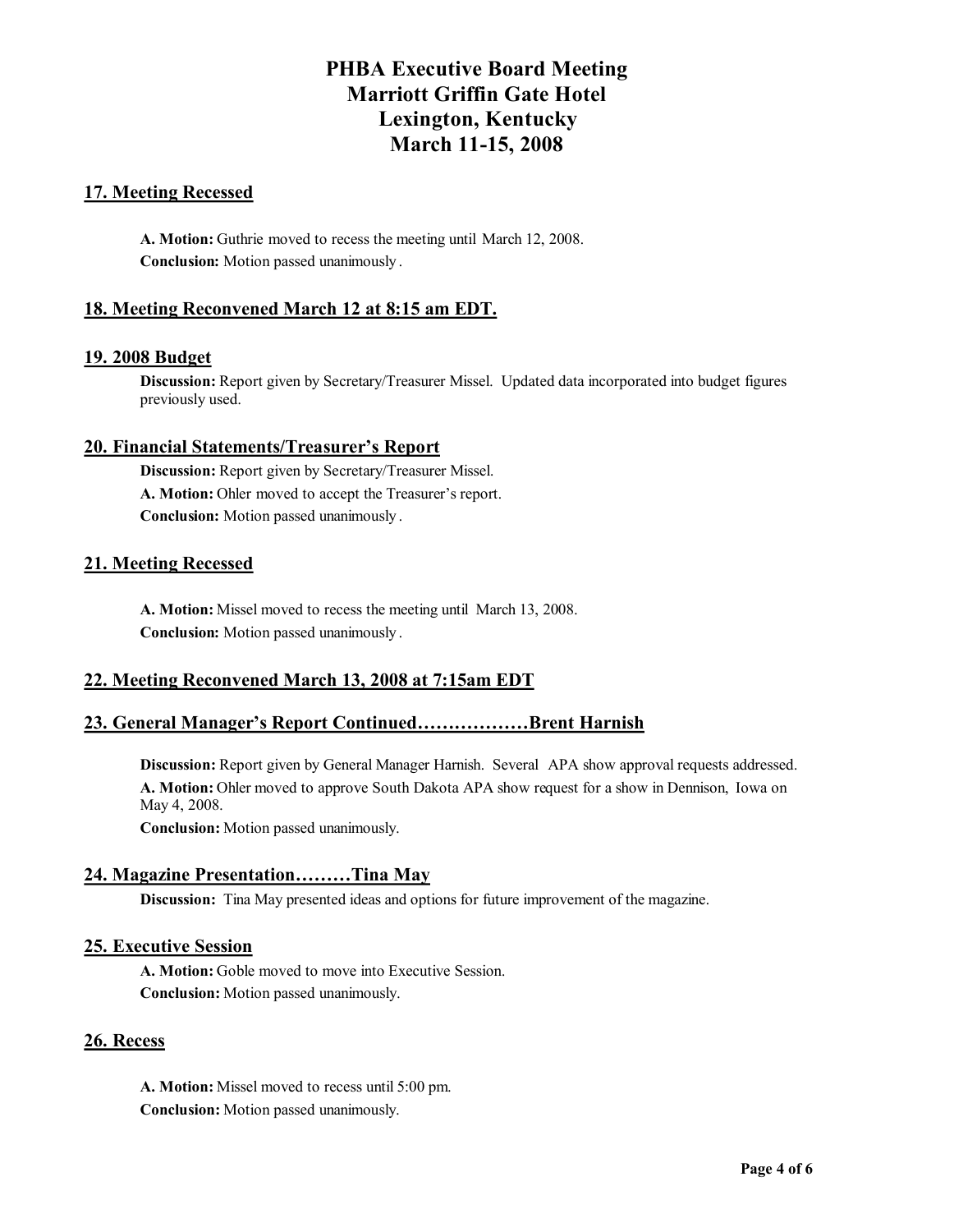# **27. Meeting Reconvened March 13, 2008 at 5:00pm EDT**

### **28. Open Session**

**A. Motion:** Herrmann moved to return to Open Session. **Conclusion:** Motion passed unanimously.

## **29. Recess**

**A. Motion:** Missel moved to recess until March 15, 2008 at 7:00 am. EDT. **Conclusion:** Motion passed unanimously. **Meeting recessed at 6:45 pm**

## **30. Meeting Reconvened March 15, 2008 at 7:32am EDT**

## **31. Lifetime Youth Membership**

**A. Motion:** Ohler moved to grant lifetime youth membership to Bailey Lane Stewart in recognition of Cara Stewart's efforts on the 2008 PHBA Convention. **Conclusion:** Motion passed unanimously

### **32. Parliamentarian Audience……..Steve Small**

**Discussion:** Parliamentarian Steve Small reviewed RRO and PHBA bylaw guidelines and general issues for today's BOD meeting.

### **33. Teleconference Minutes from Feb. 21, 2008**

**A. Motion:** Tidwell moved to approve the 2-21-08 minutes as presented pending legal review. **Conclusion:** Motion passed unanimously

### **34. Meeting Recess**

**A. Motion:** Ohler moved to recess the meeting until after the BOD meeting. **Conclusion:** Motion passed unanimously.

## **35. Meeting Reconvened March 15, 2008 at 12:45am EDT Following BOD Meeting**

### **36. Assistant Secretary Appointment 2008-2009**

**A. Motion:** Guthrie moved to approve the appointment of Eric Jayjohn as the Assistant Secretary of the PHBA EB for 2008-2009.

**Conclusion:** Motion passed unanimously.